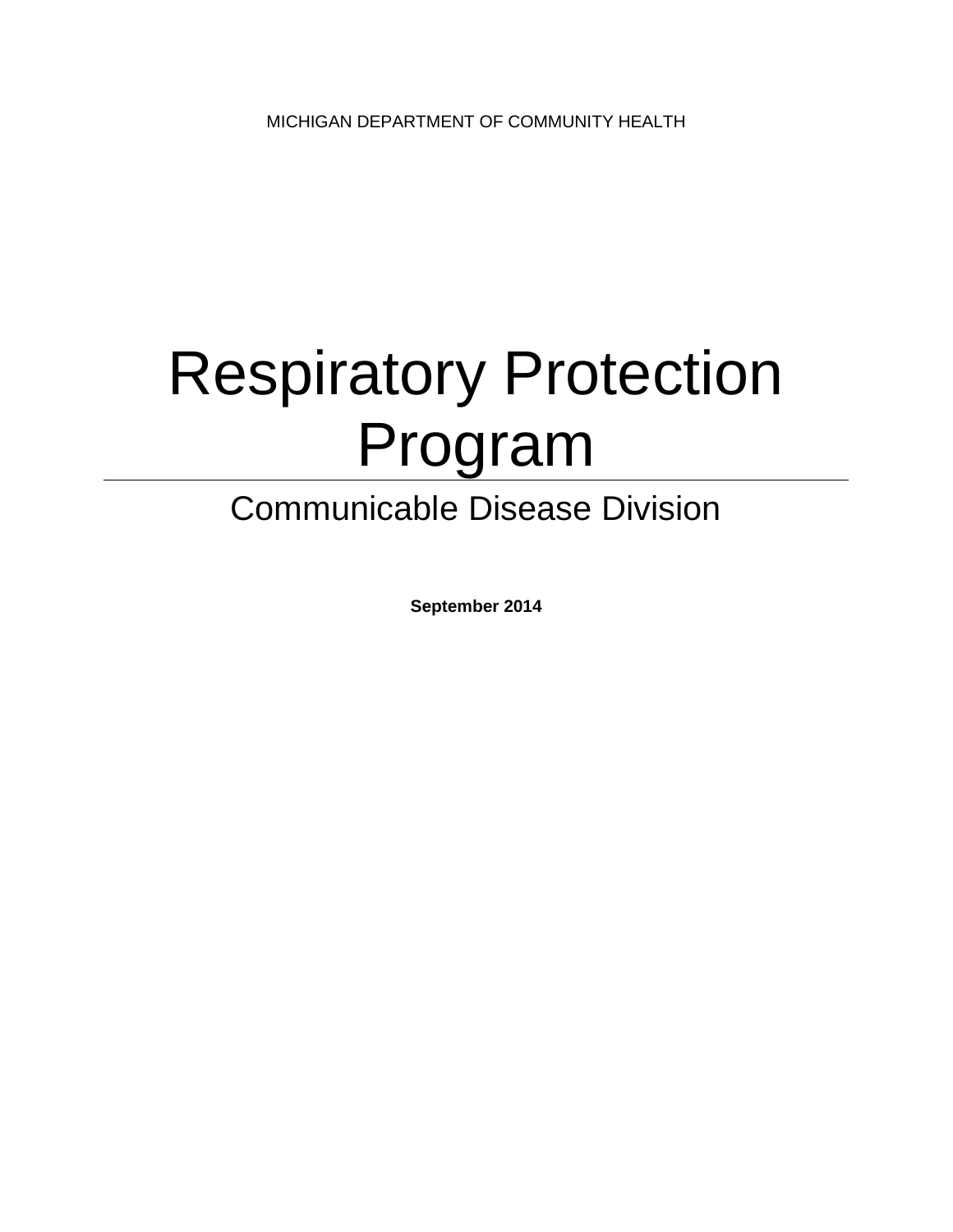#### **Table of Contents**

| Requirements for Selection of Powered Air-Purifying Respirator (PAPR) "Breathe Easy Turbo  |
|--------------------------------------------------------------------------------------------|
|                                                                                            |
|                                                                                            |
|                                                                                            |
| Procedures for Proper "Breathe Easy Turbo PAPR" Use, Cleaning, Storage, Inspection and     |
|                                                                                            |
|                                                                                            |
|                                                                                            |
| Appendix A- From Appendix C to Sec. 1910.134: OSHA Respirator Medical Evaluation           |
|                                                                                            |
|                                                                                            |
| Appendix D- Procedures for assembly, applying and operating the Breathe Easy PAPR unit  16 |
|                                                                                            |
|                                                                                            |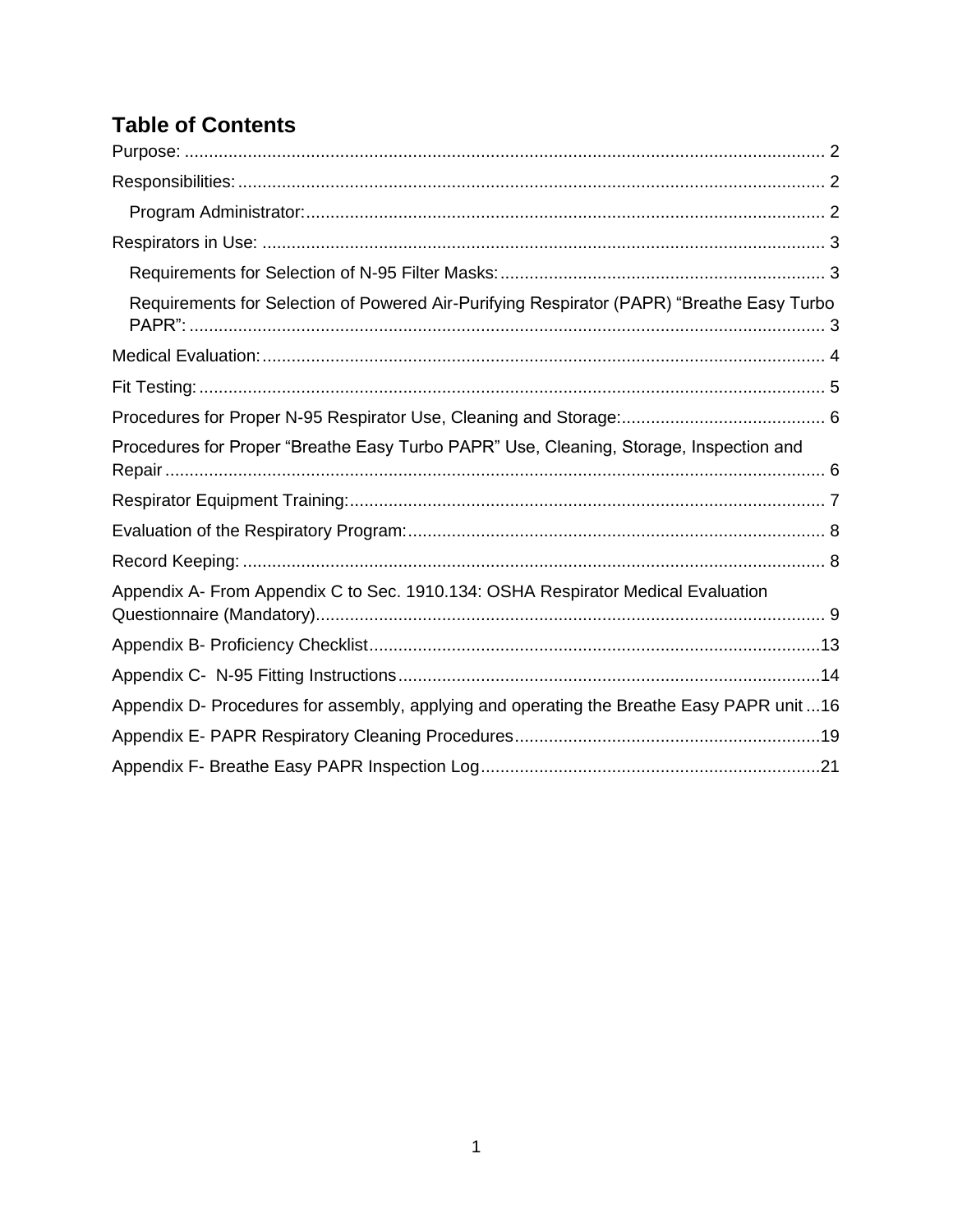#### **Division of Communicable Disease**

**Respiratory Protection Program**

#### <span id="page-2-0"></span>**Purpose:**

This program is intended to protect staff from respiratory exposure to a biological agent in the event of an identified/potential risk.

#### <span id="page-2-1"></span>**Responsibilities:**

The employer, the State of Michigan Department of Community Health, Division of Communicable Disease, will determine the need for respiratory protection, establish and maintain a Respiratory Protection Program in compliance with the requirements of 1910.134 of the Michigan Occupational Health Standard, and provide all personnel in the program with respirators appropriate to the intended purpose.

The employees will wear assigned respirators when and where they are required and in the manner in which they were trained, care for and maintain their respirators as instructed, store them in a clean and sanitary location, inform a supervisor if the respirator no longer fits well (and request a new respirator that fits properly), and inform a supervisor or program administrator of any respiratory hazards that are not adequately addressed in the workplace and/or any other concerns regarding the program. Additionally, when new employees are hired, or when newly assigned job duties require respiratory protection there will be additional responsibilities.

#### <span id="page-2-2"></span>**Program Administrator:**

The program administrator will be the Communicable Disease Division Director.

#### **Duties of Administrator Include:**

Administration of the respiratory program, evaluation of effectiveness, development and maintenance of written standard operating procedures governing the selection and use of respirators. The administrator may designate other personnel, such as the Communicable Disease Infection Prevention Consultant, to carry out specific functions including but not limited to:

- Arrange for and/or conduct training
	- o Training to include proper cleaning, storage, and maintenance of respiratory protection equipment
- Administer the medical surveillance program
- Conduct qualitative fit testing for respirators using either saccharine or Bitrex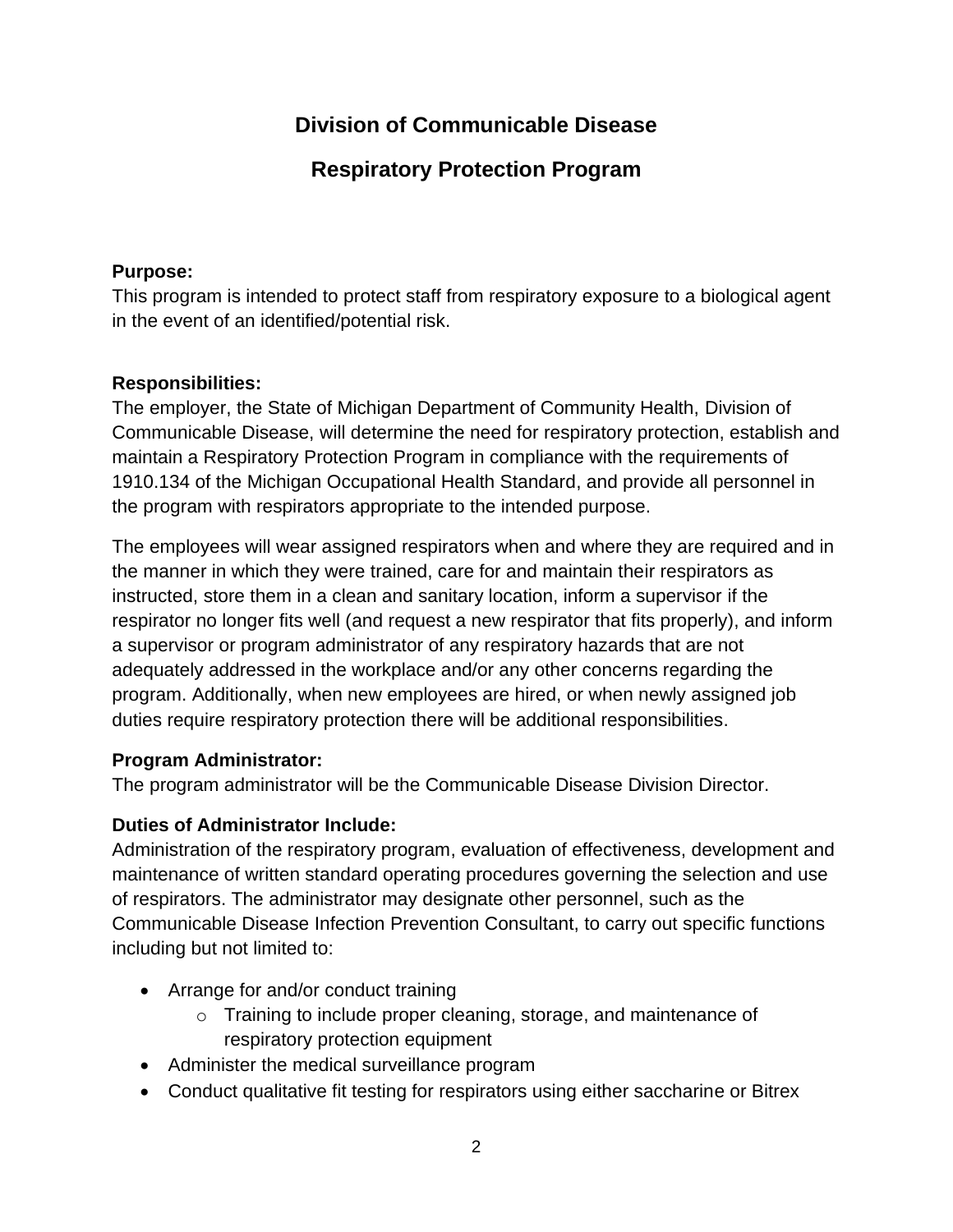- o Ensure that respirators fit well and do not cause discomfort
- Maintain records required by law

#### <span id="page-3-0"></span>**Respirators in Use:**

Staff deployed to the field are required to wear and use only NIOSH certified respirators and filters as part of their duties when indicated/required. The following respirators have been certified and will be utilized only in the proper environment\*:

N-95 filter masks (negative pressure, tight face fitting seal)

Powered Air-Purifying Respirators (PAPR) (loose fitting) (HEPA Filter)

**\*Note: Neither the N-95 respirators nor the PAPR shall be used in atmospheres that are explosive nor flammable, or that has less than 19.5% oxygen content. Do not wear a respirator into atmospheres containing contaminants for which your respirator is not designed to protect against. For example, a respirator designed to filter dust particles will not protect you against gases, vapors, or very small solid particles of fumes or smoke.**

#### <span id="page-3-1"></span>**Requirements for Selection of N-95 Filter Masks:**

- 1. All staff, who as part of their job description may be deployed to the field and come in contact with persons that have, claim to have, or are suspected of having an infectious disease that is transmitted through airborne droplet nuclei, such as, but not limited to, TB or SARS (\*see list below) shall wear the N-95 mask. For unknown threats see Requirements for Selection of PAPR below.
- 2. The medical authority at the scene shall determine if the N-95 mask is sufficient to protect against the suspected agent.
- 3. Prior to use, a safe zone or area will be determined as an area of refuge should conditions change that make the use of the respirator unsafe.
- 4. Staff shall be trained in the proper use and care of this mask with annual review.
- 5. The respirator shall be worn the entire time that the employee is in a hazardous environment.

#### <span id="page-3-2"></span>**Requirements for Selection of Powered Air-Purifying Respirator (PAPR) "Breathe Easy Turbo PAPR":**

- 1. Any staff who may come in contact with an unknown biological agent shall wear a Powered Air-Purifying Respirator (PAPR) with appropriate filters and appropriate personal protective equipment (PPE).
- 2. The PAPR shall be worn the entire time that the employee is in an area at risk for contraction of respiratory pathogens.
- 3. Prior to use, a safe zone or area will be established determined as an area of refuge should conditions change that make the use of the PAPR unsafe.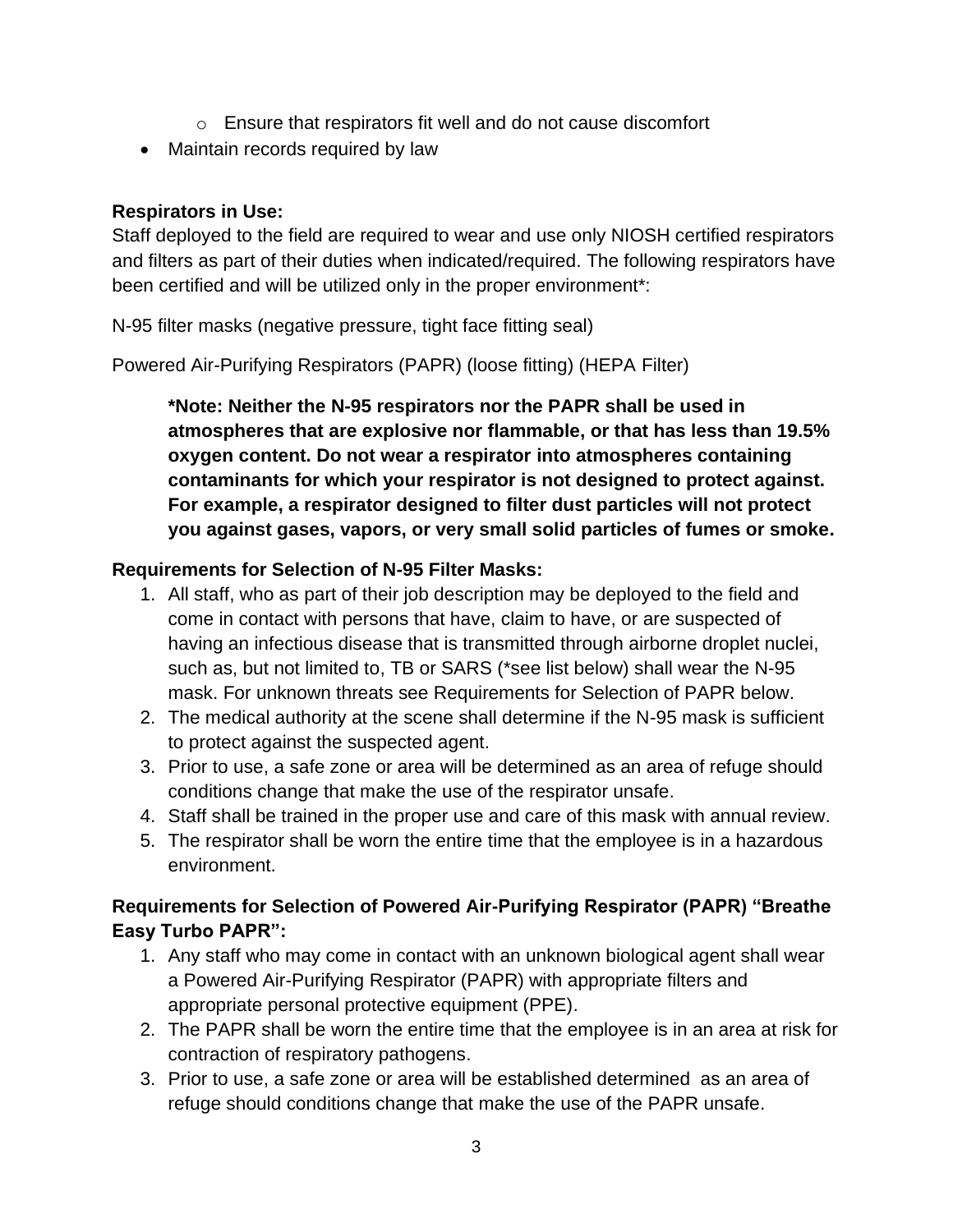- 4. The PAPR will be used when in contact with persons who have or are suspected to have of been victims of a bio-terrorist attack in which the specific agent of use has not been determined. A listing of communicable diseases requiring airborne isolation and the use of a PAPR or N-95 are listed below.\*
- 5. Employees expected to use this equipment will be trained annually in the proper use and care of their respirator.
- 6. The respirator shall be worn the entire time that the employee is in a hazardous environment.

**\*Measles (rubeola virus), chickenpox (varicella virus),** *M. tuberculosis***, smallpox, aerosolized** *Bacillus anthacis* **(anthrax), viral hemorrhagic fevers (i.e., Lassa, Ebola, Marburg, Crimean-Congo), avian influenza, monkeypox, SARS, MERS Co-V or any other new, emerging respiratory illness in situations when CDC/WHO has not issued recommendations for isolation and PPE.**

#### <span id="page-4-0"></span>**Medical Evaluation:**

1. Initial:

All staff who may be deployed to the field must complete a confidential medical questionnaire, Appendix A (taken from the MIOSHA Respirator Medical Evaluation Questionnaire<sup>1</sup>), to determine the employee's physical ability to use the above listed respirators. This evaluation will be given to all new employees *before* respiratory fit testing can occur and deployment to hazardous scenes. Employees must complete the confidential medical questionnaire (short form) and place the completed form in a sealed envelope and deliver to Infection Prevention Consultant in the Communicable Disease Division at MDCH. A physician or other licensed healthcare professional (PLHCP) will review the confidential questionnaire and determine the employees' medical ability to be fit tested and wear the respirator. The Infection Prevention Consultant will deliver sealed envelopes to the designated PLHCP for evaluation. The PLHCP will clear staff to be fit tested and wear a respirator. Followup medical examination may be required (i.e. further medical tests, consultations, or diagnostic procedures) to determine the medical capacity for the employee to use the respirators. The employee and PLHCP will arrange an appropriate time for any follow-up appointments. All of the above exams are paid for by MDCH. The employee will be able to discuss the evaluation results with the PLHCP, if requested. Currently, Sparrow Occupational Health Clinic is the organization designated to evaluate the questionnaire and do follow up testing if needed. A list of all

<sup>1</sup> Appendix C of MIOSHA Standard- 1208. [http://www.michigan.gov/documents/CIS\\_WSH\\_part451\\_54075\\_7.pdf](http://www.michigan.gov/documents/CIS_WSH_part451_54075_7.pdf)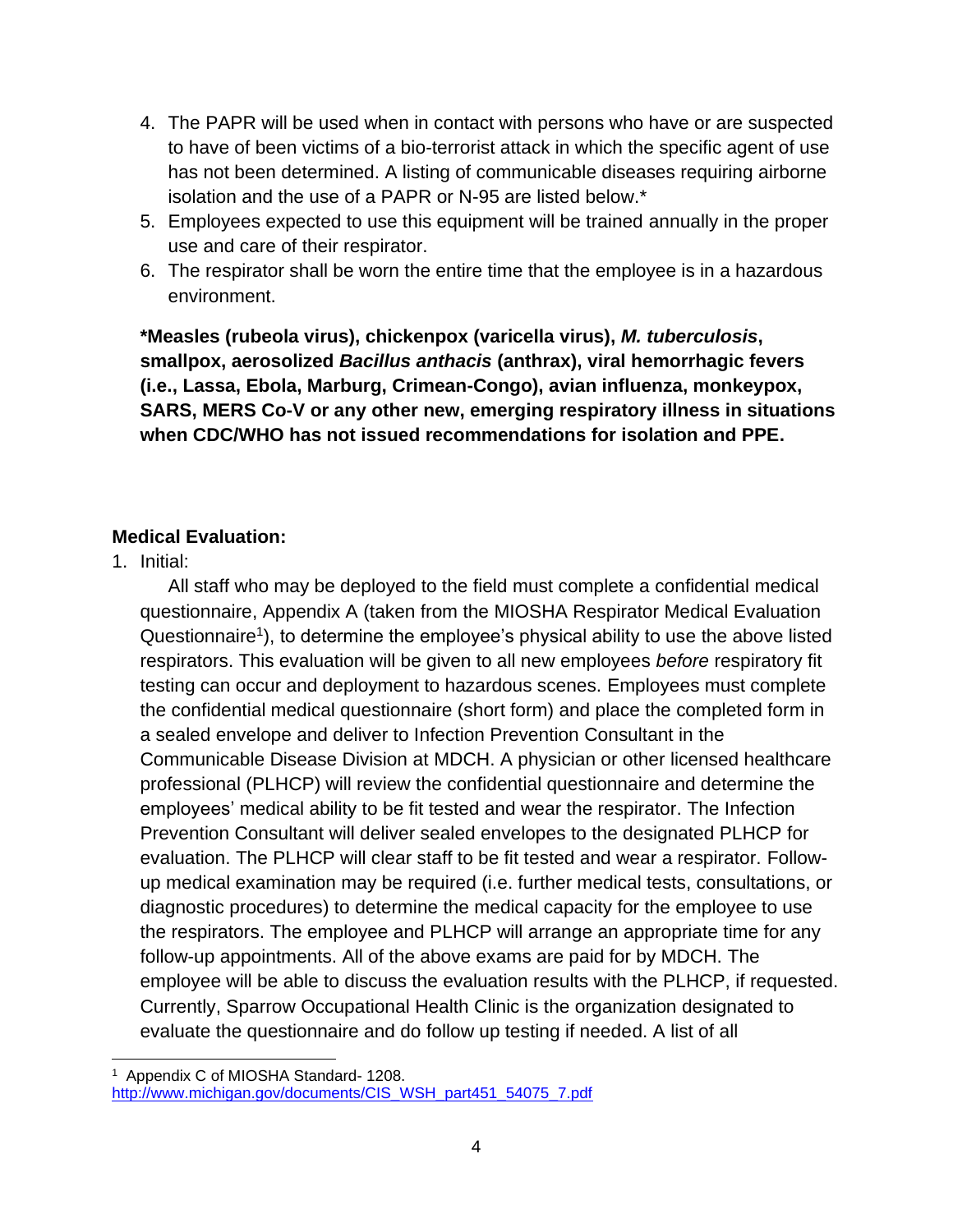occupational health clinics designated by the Office of the State Employer can be found here: [http://www.michigan.gov/ose/0,1607,7-143-6097\\_6274---,00.html](http://www.michigan.gov/ose/0,1607,7-143-6097_6274---,00.html)

2. Continuing Evaluation:

Additional medical evaluations will be given when:

- a. An employee reports problems associated with using respirators, such as shortness of breath, dizziness, chest pains or wheezing.
- b. A physician or supervisor informs the administrator that an employee needs to be re-evaluated.
- c. A change occurs in the workplace that results in increased physical stress or burden on the employee.

#### <span id="page-5-0"></span>**Fit Testing:**

- 1. N-95 Respirator Fit test:
	- a. Each medically cleared employee needing respiratory protection will be issued a N-95 respirator. The respirator will be fit tested to the employee to make sure the employee receives the correct mask size, and that the mask forms an air tight seal with the employee's face. The test will conform to MIOSHA Fit Testing Procedures<sup>2</sup>.
	- b. Factors that may affect a correct mask fit are:
		- Significant weight change
		- Significant facial scaring in the area of the face piece seal
		- Major dental changes
		- Reconstructive or cosmetic facial surgery
		- Beards or facial hair that extends beyond the borders of the respirator on the face
		- Any other condition that would interfere with a proper fit
	- c. The employee will be fit tested with the same make, model, style and size of respirator that will be issued to them for use.
- 2. PAPR Fit Test
	- a. The PAPR does not require fit testing.
- 3. Trained MDCH staff or other competent vendor will conduct the fit test using MI-OSHA accepted qualitative methods, and will complete the proficiency checklist found in Appendix B in this plan.

<sup>2</sup> Appendix A of MIOSHA Standard- 1208 [http://www.michigan.gov/documents/CIS\\_WSH\\_part451\\_54075\\_7.pdf](http://www.michigan.gov/documents/CIS_WSH_part451_54075_7.pdf)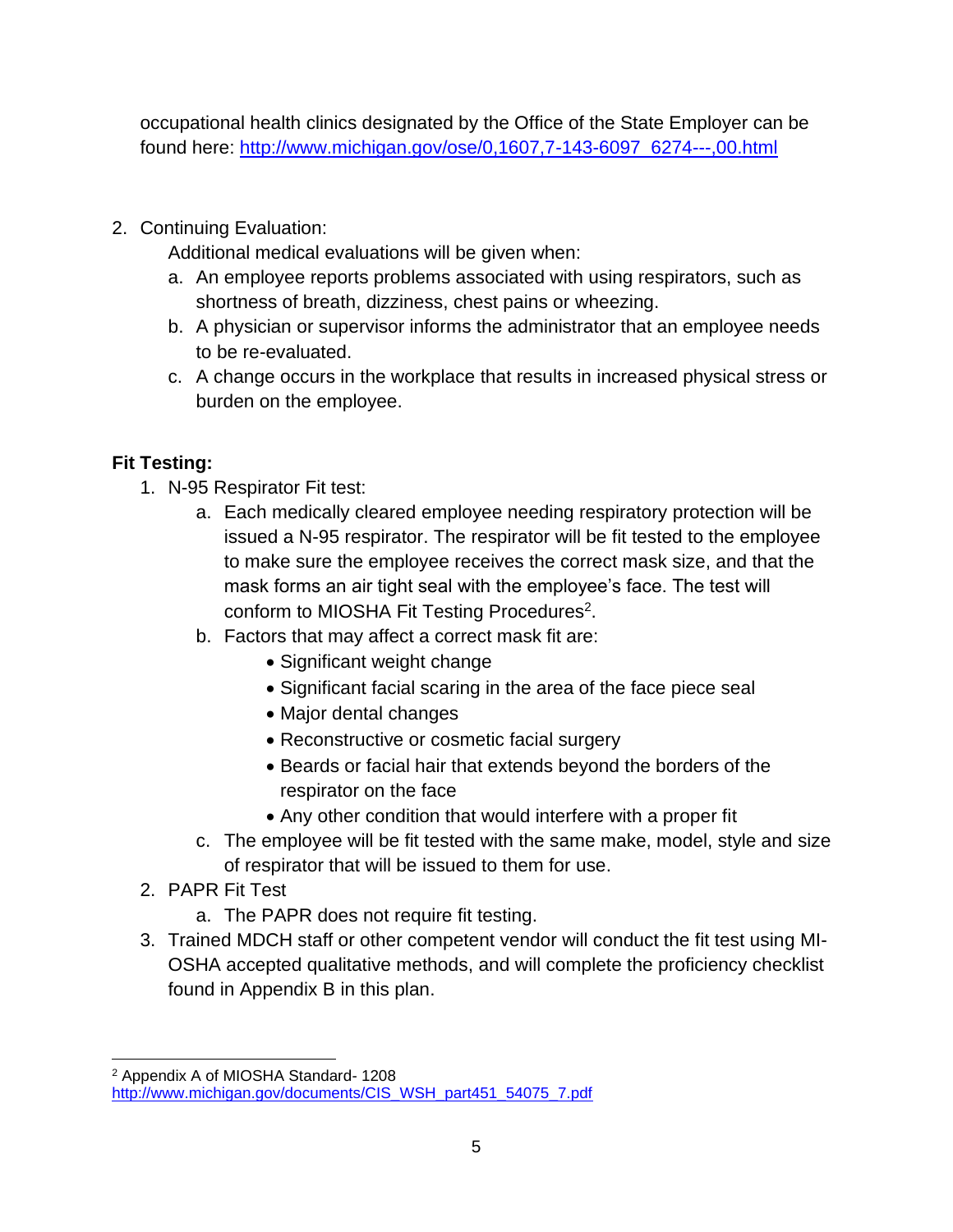4. Staff with facial hair that extends beyond the borders of the respirators on the face will not be fit tested and will be instructed to use the PAPR.

#### <span id="page-6-0"></span>**Procedures for Proper N-95 Respirator Use, Cleaning and Storage:**

- 1. Staff will use their respirators under conditions specified by this program and in accordance with the training they receive on the use of each particular model. In addition, any respirator will not be used in a manner for which it is not certified by NIOSH or the manufacturer.
- 2. Procedures for applying the N-95 are found in Appendix C of this Plan.
- 3. All employees shall conduct user seal checks each time they apply their N-95 respirator in accordance with the manufacturer's recommendations or in compliance with MIOSHA User Seal Check Procedures<sup>3</sup>
- 4. Employees are not permitted to wear N-95 respirators if they have any condition such as facial scars, beards, or other facial hair or missing dentures that may prevent them from achieving a good seal.
- 5. Employees are not permitted to wear headphones, jewelry, or other articles that may interfere with the face piece-to-face seal.
- 6. These respirators are single use masks that are not to be shared or reused by others.
- 7. If breathing becomes difficult or the unit becomes saturated, damaged or soiled, leave the area immediately and replace the unit.
- 8. Unused respirators should be stored in a clean dry area, protected from contaminants.
- 9. Use Standard Precautions when disposing of used masks.

#### <span id="page-6-1"></span>**Procedures for Proper "Breathe Easy Turbo PAPR" Use, Cleaning, Storage, Inspection and Repair**

- 1. Procedures for assembling, applying, and operation of the PAPR are found in Appendix D of this Plan.
- 2. Hoods are single issue and should not be shared between employees.
- 3. Solvents and detergents should not be used to clean the clear face piece or hood. Use a damp cloth. Solvents should not be used to clean the PAPR blower unit or battery case. Wipe the PAPR blower unit and battery pack with a mild cleaning solution. Do not immerse the PAPR blower unit or battery pack.
- 4. Store your respirator at room temperature in a dry area that is protected from exposure to hazardous contaminants.

<sup>3</sup> Appendix B-1 of MIOSHA Standard- 1208 [http://www.michigan.gov/documents/CIS\\_WSH\\_part451\\_54075\\_7.pdf](http://www.michigan.gov/documents/CIS_WSH_part451_54075_7.pdf)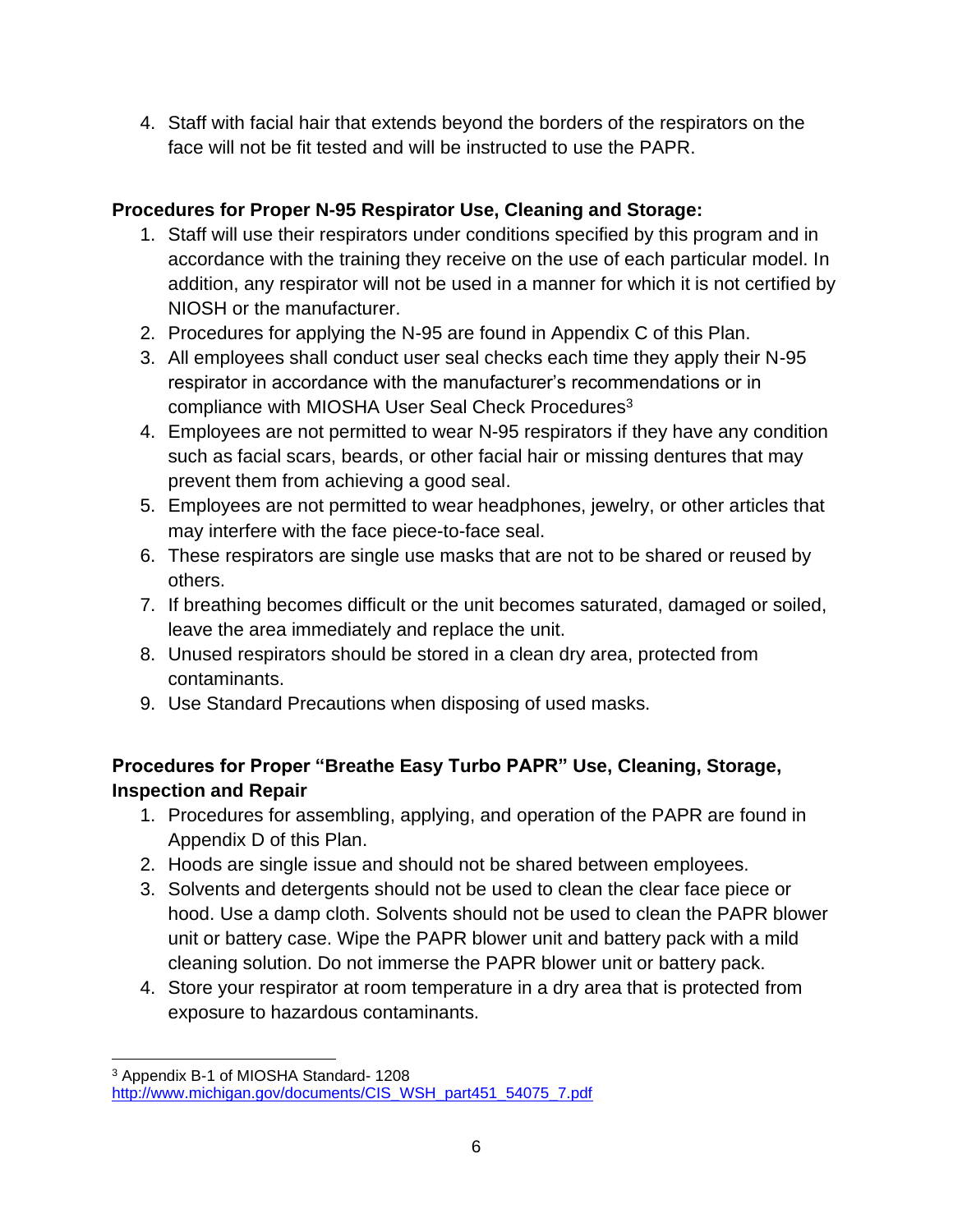- 5. Inspecting the PAPR includes
	- Remove the filters/cartridges or canisters
	- Examine the blower housing for cracks. Replace if cracked or damaged.
	- Examine the inside of the blower intake manifold (note the red and white wires). The presence of dust or other particulate matter inside the manifold or on the wires may indicate a damaged filter, improper seating of the filter/cartridge/canister or incorrect filter/cartridge/canister selection.
	- Examine the outside of the battery pack for cracks. Replace if damaged.
	- Inspect the breathing tube, bend to verify that it is flexible and replace if punctured, cracked or worn.
- 6. Units shall be inspected prior to each use and prior to storage after use to ensure that they are in good working order, clean and properly secured.
- 7. Appendix B-2 of CFR 1910.134 (attached as appendix E) shall be used if manufacturers recommendations for safe cleaning, storing and use, are not available.
- 8. When not in use, units should be inspected at least quarterly.
- 9. A log of inspection (Appendix F) shall be kept in the storage container for each PAPR.
- 10.Units found to be inoperable or that appear to be in need of repair should be taken out of service, decontaminated, tagged as such, and turned over to the program administrator for repair or replacement.
- 11.The "Breathe Easy Turbo PAPR" shall only be used by persons that have been trained to the manufacturers recommended level of proficiency and certified as such by the Program Administrator.

#### <span id="page-7-0"></span>**Respirator Equipment Training:**

- 1. MDCH or their designee shall provide training in the proper use and care of the respirator to those employees who are required to use them on the job. Each employee must be able to demonstrate knowledge of at least:
	- a. When the respirator is needed
	- b. How improper fit, usage, or maintenance can compromise the protectiveness of the unit
	- c. The capabilities and limitations of the respirator
	- d. How to efficiently use the respirator in emergency situations, including when the N-95 does not seal
	- e. How to inspect, put on, use and remove the respirator and check the face piece for a proper, tight fitting seal
	- f. How to clean and store respirators
	- g. The procedure for proper maintenance and/or disposal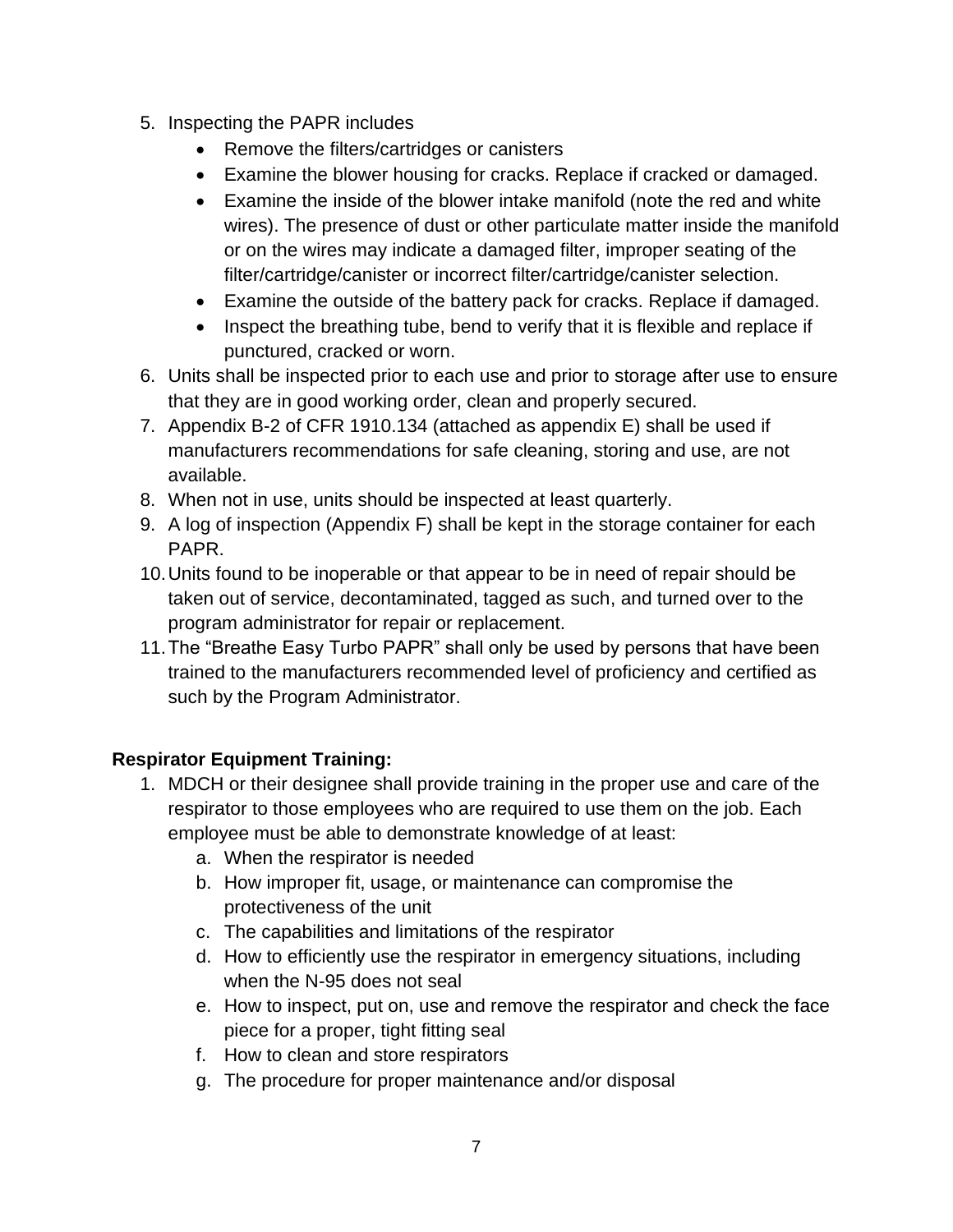- h. General medical signs or symptoms that may limit or prevent the effective use of the respirator
- 2. Re-training shall be done at least annually, or when any of the following occur:
	- a. Changes in the workplace or a change in equipment makes previous training obsolete.
	- b. Inappropriate use of the respirator equipment indicates an employee has not retained the required understanding or skill to safely use the equipment.
	- c. Any situation that requires retraining to ensure safe respirator use.

#### **Voluntary Use of Respirators by Employees:**

Employees who wish to voluntarily deploy to situations in which a respirator may be needed shall adhere to this policy and its entire requirement for, but not limited to, medical evaluation, fit testing, training and annual training.

#### <span id="page-8-0"></span>**Evaluation of the Respiratory Program:**

- 1. Each year the administrator shall review the Respiratory Protection Program. All employees who wear or service N-95 or "Breathe Easy Turbo PAPR" respirators and/or their supervisors shall be asked to provide information on:
	- a. The adequacy of the respiratory equipment being used.
	- b. Knowledge of accidents or incidents where the N-95 or "Breathe Easy Turbo PAPR" respirator failed to provide adequate protection.
	- c. Adequacy of training in the use of, and maintenance of the N-95 or "Breathe Easy Turbo PAPR" respirator equipment.
- 2. The Administrator shall make recommendations on changes or improvements needed in this program and provide additional and/or refresher training annually.

#### <span id="page-8-1"></span>**Record Keeping:**

As part of this Respiratory Protection Program, the Administrator shall keep records regarding employee fit testing results. All documentation is kept in a confidential, locked file on the locked floor of the Communicable Disease Division. The Infection Prevention Consultant shall keep employee training records and the schedule.

Review Date and Signature:

\_\_\_\_\_\_\_\_\_\_\_\_\_\_\_\_\_\_\_\_\_\_\_\_\_\_\_\_\_\_\_\_\_\_\_\_\_\_\_\_\_\_\_\_\_\_\_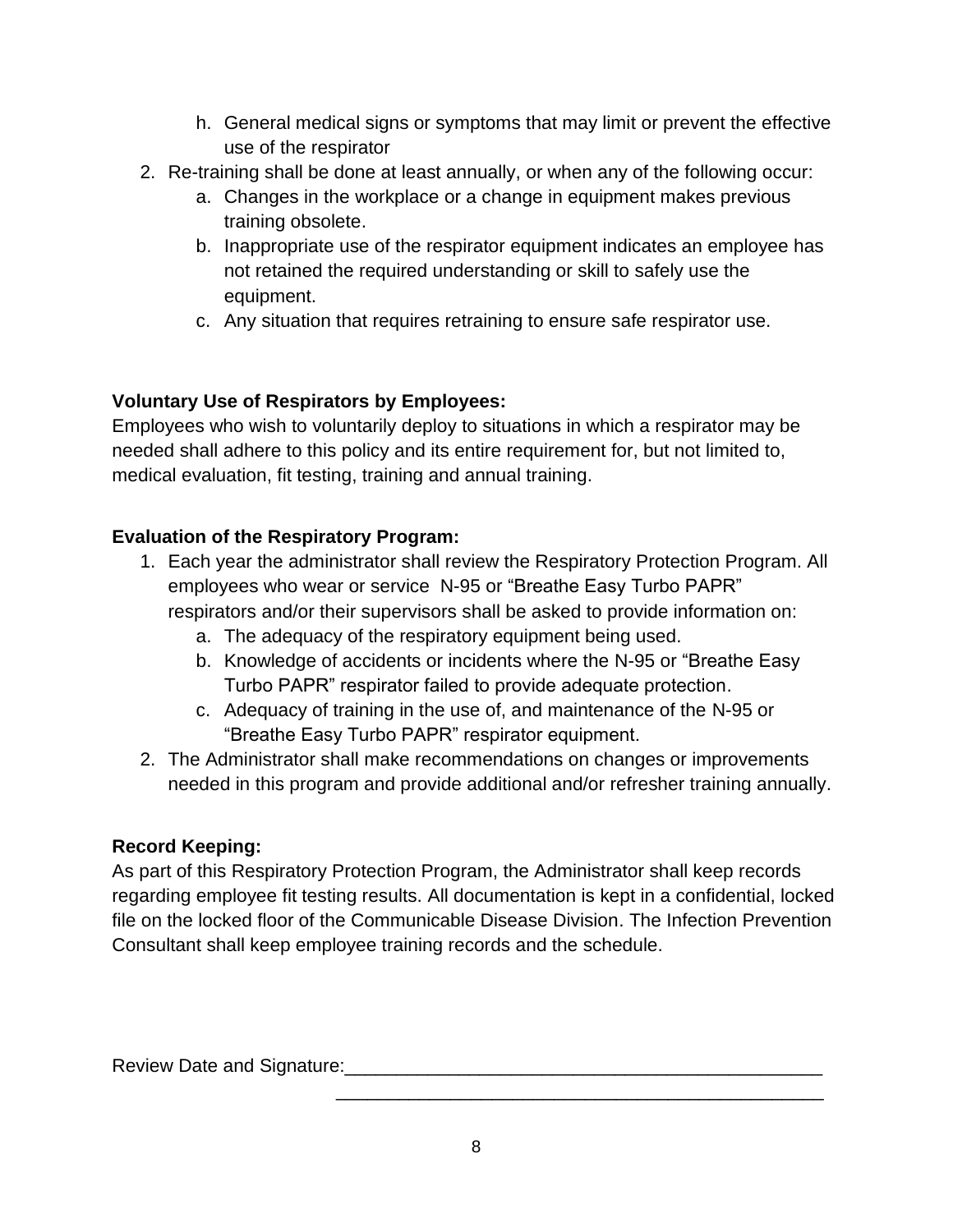#### <span id="page-9-0"></span>**Appendix A- Respirator Medical Evaluation Questionnaire (Mandatory)**

To the employer: Answers to questions in Section 1, and to question 9 in Section 2 of Part A, do not require a medical examination.

To the employee:

Your employer must allow you to answer this questionnaire during normal working hours, or at a time and place that is convenient to you. To maintain your confidentiality, your employer or supervisor must not look at or review your answers, and your employer must tell you how to deliver or send this questionnaire to the health care professional who will review it.

#### **Part A. Section 1. (Mandatory) The following information must be provided by every employee who has been selected to use any type of respirator (please print).**

| 4. Sex (circle one): Male/Female                                                                                                                                   |  |  |  |  |  |  |
|--------------------------------------------------------------------------------------------------------------------------------------------------------------------|--|--|--|--|--|--|
| 5. Your height: ______________ ft. _______________ in.                                                                                                             |  |  |  |  |  |  |
| 6. Your weight: _______________ lbs.                                                                                                                               |  |  |  |  |  |  |
|                                                                                                                                                                    |  |  |  |  |  |  |
| 8. A phone number where you can be reached by the health care professional who<br>reviews this questionnaire (include the Area Code): ____________________________ |  |  |  |  |  |  |

9. The best time to phone you at this number: \_\_\_\_\_\_\_\_\_\_\_\_\_\_\_\_\_\_\_\_\_\_\_\_\_\_\_\_\_\_\_\_\_\_

10. Has your employer told you how to contact the health care professional who will review this questionnaire (circle one): Yes/No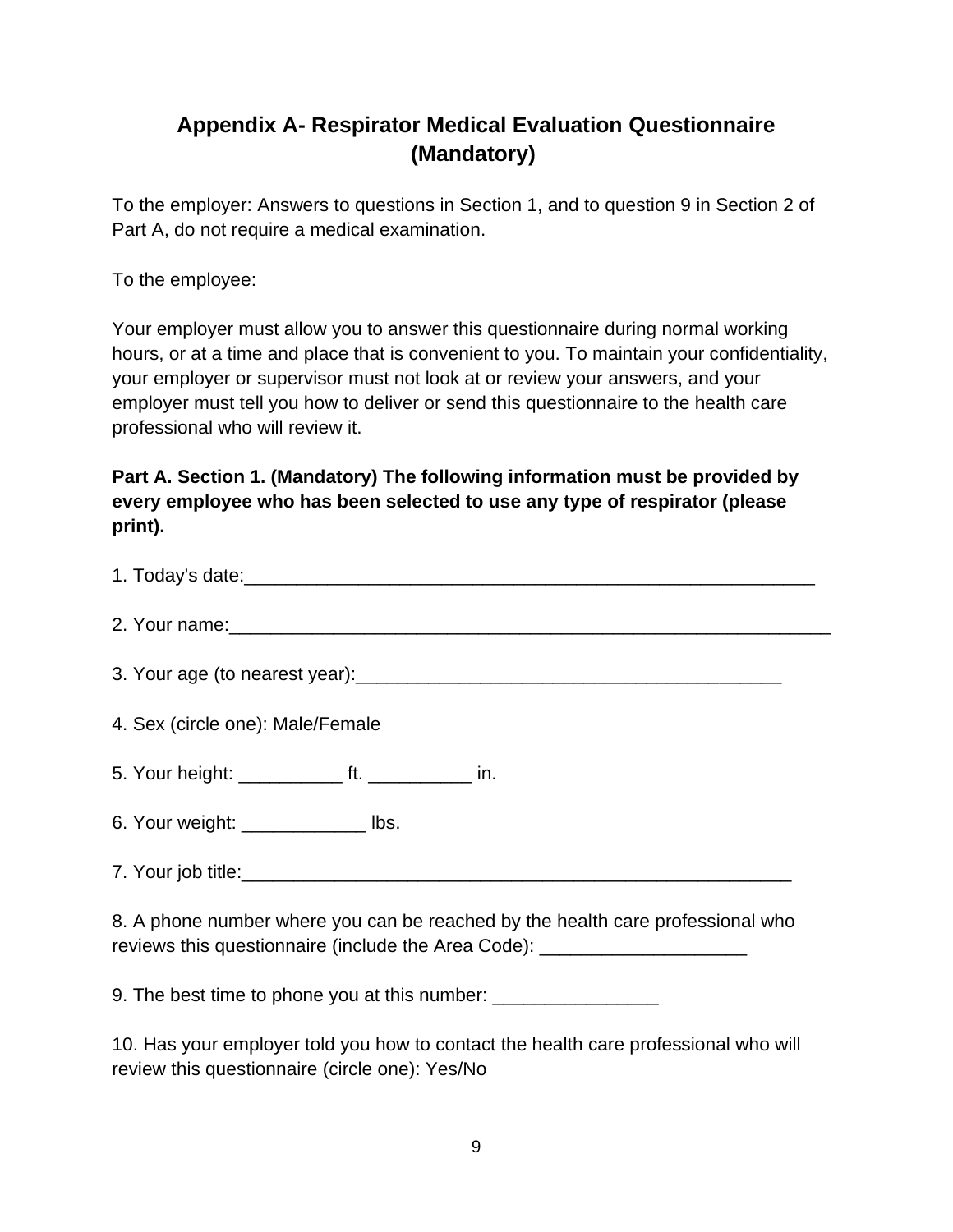11. Check the type of respirator you will use (you can check more than one category): a. N, R, or P disposable respirator (filter-mask, non-cartridge type only). b. **Other type (for example, half- or full-face piece type, powered-air purifying,** 

supplied-air, self-contained breathing apparatus).

12. Have you worn a respirator (circle one): Yes/No

If "yes," what  $type(s):$ \_\_\_\_\_\_\_\_\_\_\_\_\_\_\_\_\_\_\_\_\_\_\_\_\_\_\_\_\_\_\_\_\_\_\_\_\_\_\_\_\_\_\_\_\_\_\_\_\_\_\_\_\_\_\_\_\_\_\_\_\_

**Part A. Section 2. (Mandatory) Questions 1 through 9 below must be answered by every employee who has been selected to use any type of respirator (please circle "yes" or "no").**

- 1. Do you *currently* smoke tobacco, or have you smoked tobacco in the last month: Yes/No
- 2. Have you *ever had* any of the following conditions?
	- a. Seizures: Yes/No
	- b. Diabetes (sugar disease): Yes/No
	- c. Allergic reactions that interfere with your breathing: Yes/No
	- d. Claustrophobia (fear of closed-in places): Yes/No
	- e. Trouble smelling odors: Yes/No
- 3. Have you *ever had* any of the following pulmonary or lung problems?
	- a. Asbestosis: Yes/No
	- b. Asthma: Yes/No
	- c. Chronic bronchitis: Yes/No
	- d. Emphysema: Yes/No
	- e. Pneumonia: Yes/No
	- f. Tuberculosis: Yes/No
	- g. Silicosis: Yes/No
	- h. Pneumothorax (collapsed lung): Yes/No
	- i. Lung cancer: Yes/No
	- j. Broken ribs: Yes/No
	- k. Any chest injuries or surgeries: Yes/No
	- l. Any other lung problem that you've been told about: Yes/No
- 4. Do you *currently* have any of the following symptoms of pulmonary or lung illness?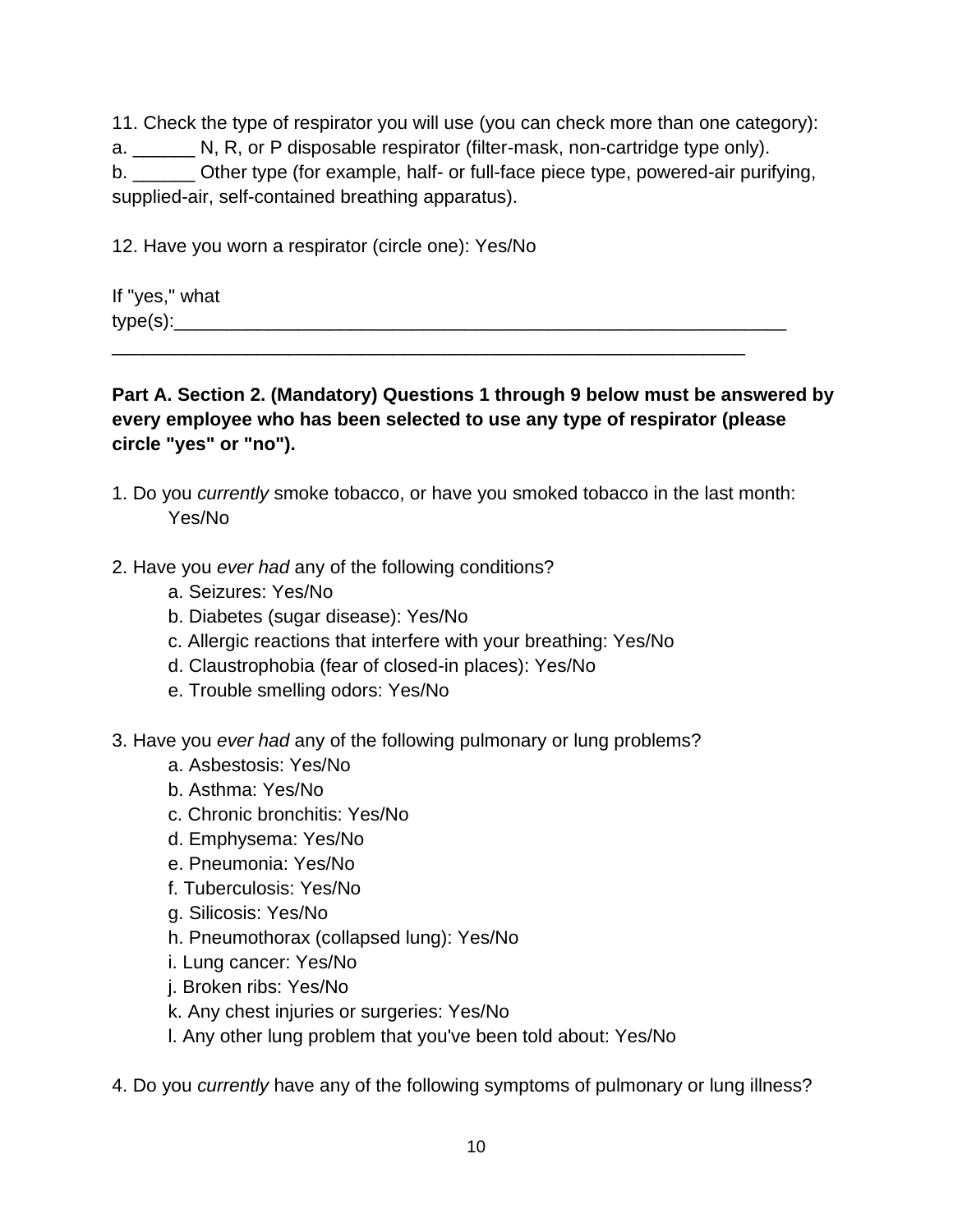a. Shortness of breath: Yes/No

b. Shortness of breath when walking fast on level ground or walking up a slight hill or incline:

Yes/No

c. Shortness of breath when walking with other people at an ordinary pace on level ground:

#### Yes/No

- d. Have to stop for breath when walking at your own pace on level ground: Yes/No
- e. Shortness of breath when washing or dressing yourself: Yes/No
- f. Shortness of breath that interferes with your job: Yes/No
- g. Coughing that produces phlegm (thick sputum): Yes/No
- h. Coughing that wakes you early in the morning: Yes/No
- i. Coughing that occurs mostly when you are lying down: Yes/No
- j. Coughing up blood in the last month: Yes/No
- k. Wheezing: Yes/No
- l. Wheezing that interferes with your job: Yes/No
- m. Chest pain when you breathe deeply: Yes/No
- n. Any other symptoms that you think may be related to lung problems: Yes/No
- 5. Have you *ever had* any of the following cardiovascular or heart problems?
	- a. Heart attack: Yes/No
	- b. Stroke: Yes/No
	- c. Angina: Yes/No
	- d. Heart failure: Yes/No
	- e. Swelling in your legs or feet (not caused by walking): Yes/No
	- f. Heart arrhythmia (heart beating irregularly): Yes/No
	- g. High blood pressure: Yes/No
	- h. Any other heart problem that you've been told about: Yes/No

#### 6. Have you *ever had* any of the following cardiovascular or heart symptoms?

- a. Frequent pain or tightness in your chest: Yes/No
- b. Pain or tightness in your chest during physical activity: Yes/No
- c. Pain or tightness in your chest that interferes with your job: Yes/No
- d. In the past two years, have you noticed your heart skipping or missing a beat: Yes/No
- e. Heartburn or indigestion that is not related to eating: Yes/No

d. Any other symptoms that you think may be related to heart or circulation problems: Yes/No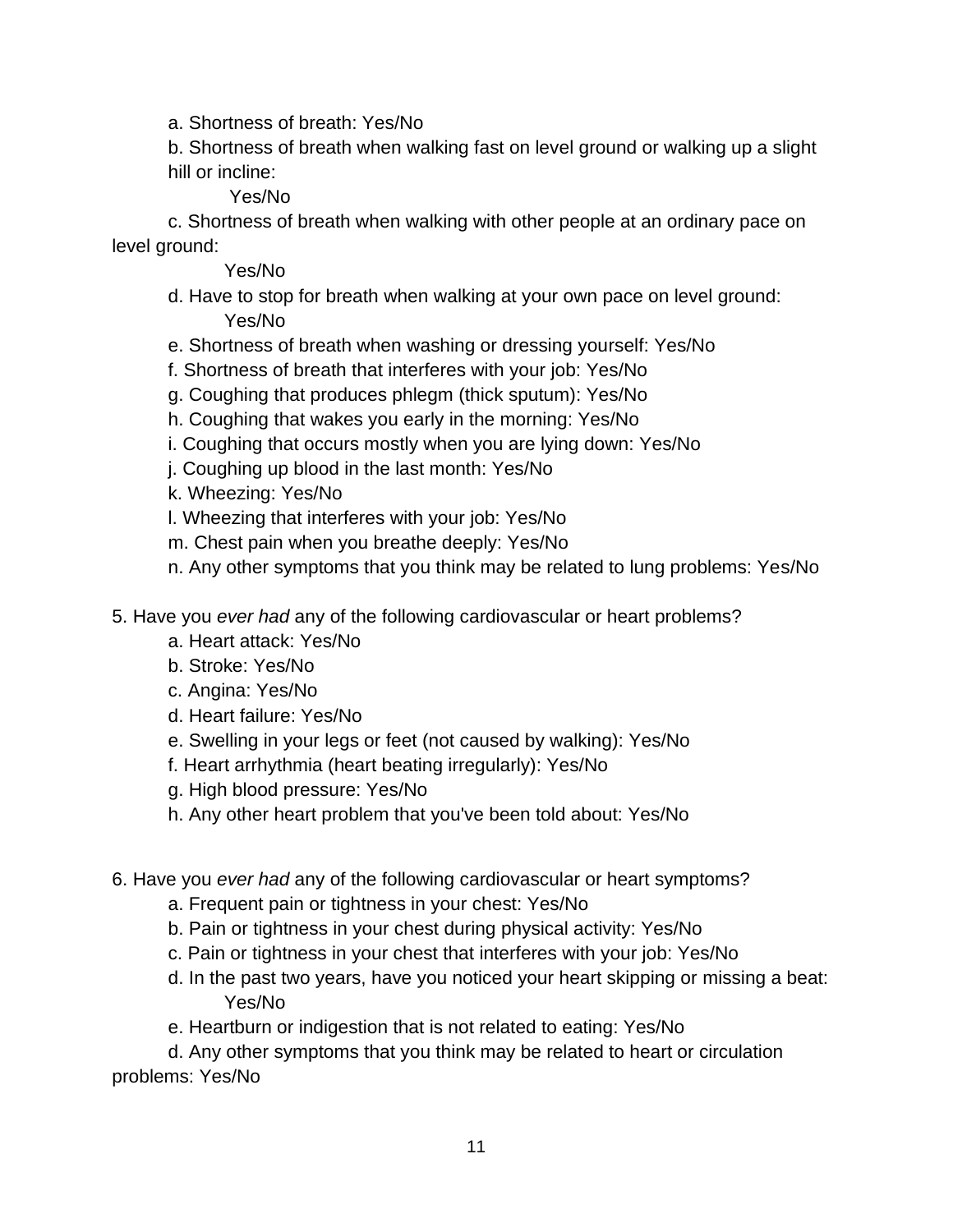7. Do you *currently* take medication for any of the following problems?

- a. Breathing or lung problems: Yes/No
- b. Heart trouble: Yes/No
- c. Blood pressure: Yes/No
- d. Seizures: Yes/No

8. If you've used a respirator, have you *ever had* any of the following problems? (If you've never used a respirator, check the following box  $\Box$  and go to question 9:)

- a. Eye irritation: Yes/No
- b. Skin allergies or rashes: Yes/No
- c. Anxiety: Yes/No
- d. General weakness or fatigue: Yes/No
- e. Any other problem that interferes with your use of a respirator: Yes/No

9. Would you like to talk to the health care professional who will review this questionnaire about your answers to this questionnaire: Yes/No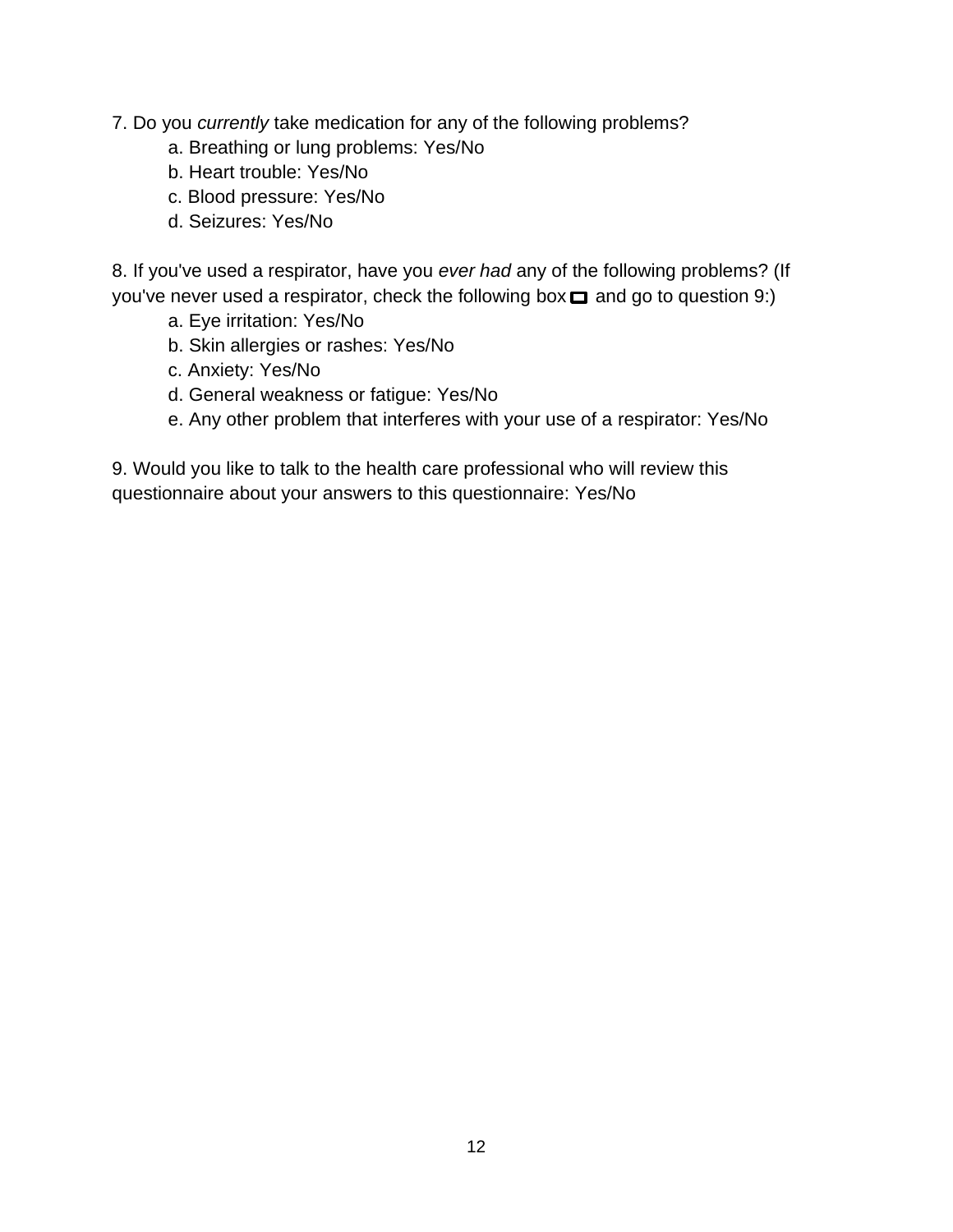## **Appendix B- Proficiency Checklist**

<span id="page-13-0"></span>

|                                     | EMPLOYEE:                                         |       |        |    |
|-------------------------------------|---------------------------------------------------|-------|--------|----|
|                                     | RESPIRATOR:                                       | SIZE: |        |    |
|                                     | 1. Selected proper face piece                     |       | Yes No |    |
|                                     | 2. Attained complete seal                         |       | Yes No |    |
| 3. Conducted negative pressure test |                                                   |       | Yes No |    |
|                                     | 4. Is aware of sensory indicators for exposure    |       | Yes No |    |
|                                     | 5. Conducted a fit test with Saccharine or Bitrex |       | Yes.   | No |

PASSED FAILED

\_\_\_\_\_\_\_\_\_\_\_\_\_\_\_\_\_\_\_\_\_\_\_\_\_\_\_\_\_ \_\_\_\_\_\_\_\_\_\_\_\_\_\_\_ Signature of Trainer Date

\_\_\_\_\_\_\_\_\_\_\_\_\_\_\_\_\_\_\_\_\_\_\_\_\_\_\_\_\_\_\_\_\_\_\_\_\_\_\_\_ Print Name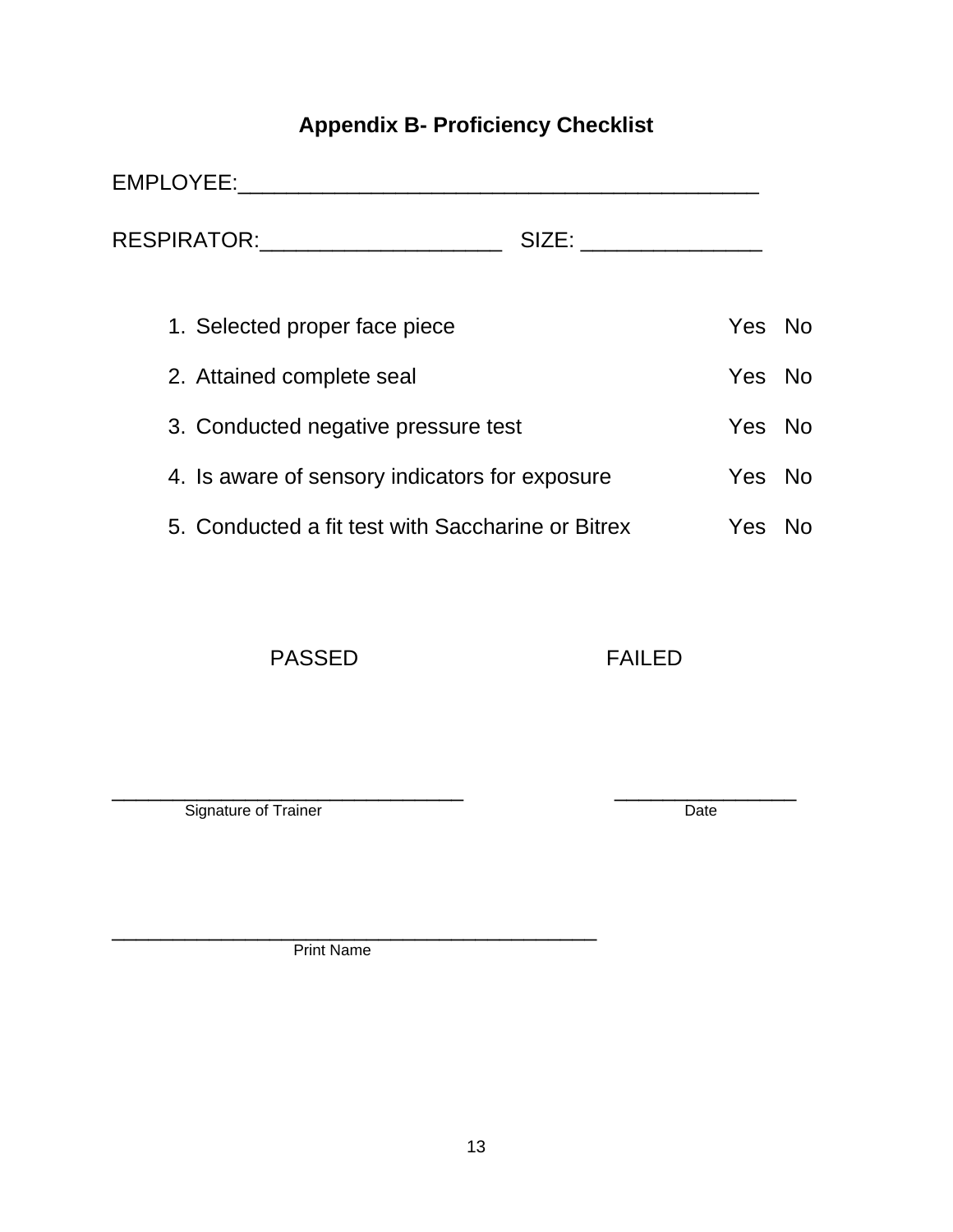#### <span id="page-14-0"></span>**Appendix C- N-95 Fitting Instructions For N-95 3M Models 8110S, 8210, 8260, and 8260S**

Cup the respirator in your hand, with the nosepiece at your fingertips, allowing the headbands to hang freely below your hand.

Position the respirator under your chin with the nosepiece up. Pull the top strap over your head resting it high at the top back of your head. Pull the bottom strap over your head and position it around the neck, below the ears.

Place your fingertips from both hands at the top of the metal nosepiece. Using two hands mold the nose area to the shape of your nose by pushing inward while moving your fingertips down both sides of the nosepiece. NOTE: pinching the nosepiece using one hand may result in improper fit and less effective respirator performance. Use two hands.

Perform a User Seal Check prior to each wearing.

Place both hands completely over the respirator and exhale. Being careful not to disturb the position of the respirator.

If air leaks around the nose, readjust the nosepiece as described in Step 3.

If air leaks at the respirator edges, work the straps back along the sides of your head.

IF YOU CANNOT ACHIEVE A PROPER FIT, DO NOT ENTER THE HAZARDOUS AREA. SEE YOUR SUPERVISOR.

#### **For Kimberly Clark TECHNOL FLUIDSHIELD PFR95 Sizes Regular and Small**

Wear orange side out

Separate the edges of the respirator to fully open

Slightly bend the nose wire to form a gentle curve

Hold the respirator upside down to expose the two headbands

Using index fingers and thumbs, separate the two headbands

While holding the headbands index fingers and thumbs, cup the respirator under your chin

Pull the headbands up and over the head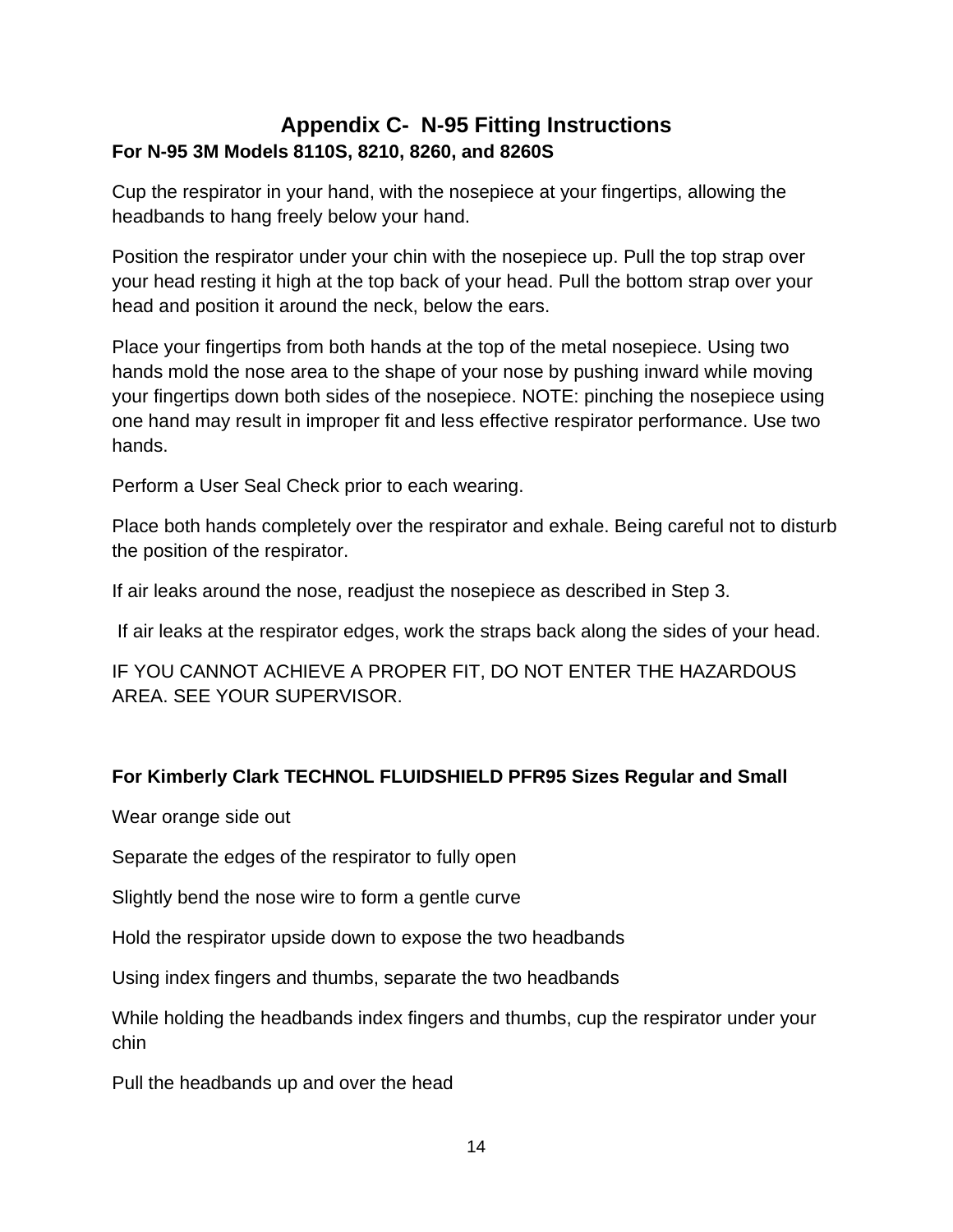Release the lower headband from thumbs and position it at the base of neck

Position the remaining headband on the crown of the head

Conform the nosepiece across the bridge of the nose by firmly pressing down with fingers

Continue to adjust the respirator and secure the edges until a good facial fit is achieved

Perform a Fit Check

Place both hands completely over the respirator and exhale

Be careful not to disturb the position of the respirator

If air leaks around the nose, readjust the nosepiece as described in Step 10

If air leaks at the respirator edges, work the straps back along the sides of the head

IF YOU CANNOT ACHIEVE A PROPER FIT, DO NOT ENTER THE HAZARDOUS AREA. SEE YOUR SUPERVISOR.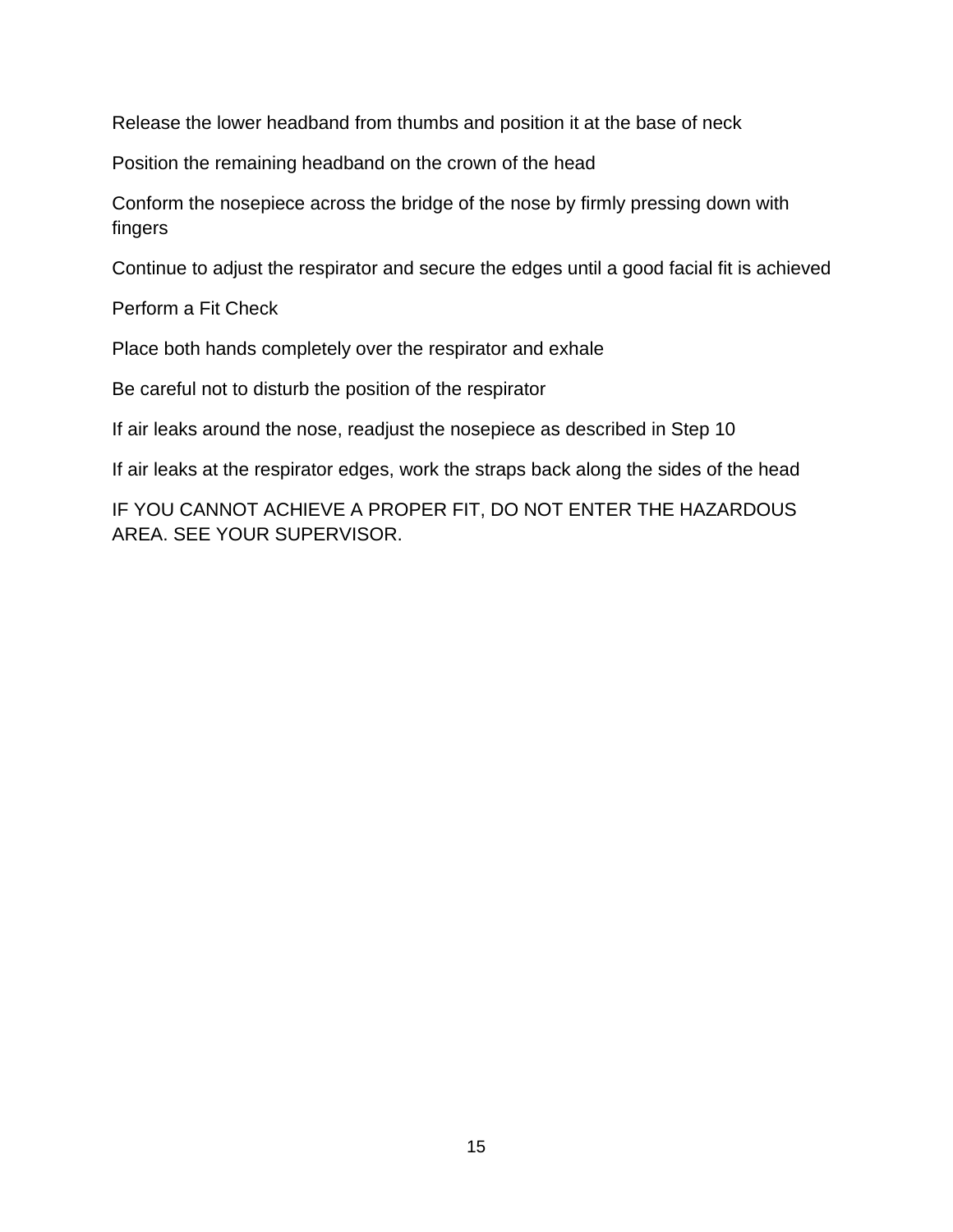### <span id="page-16-0"></span>**Appendix D- Procedures for assembly, applying and operating the Breathe Easy PAPR unit**

#### **Assembly**

#### **Battery Charging:**

A completely exhausted battery pack should be charged for 16 to 24 hours. To use the smart charger, place the charging station horizontally on a flat surface and plug the station AC power cord into a regulate 120v-60Hz outlet. The green LED light will turn on. Insert the charging lead into the battery pack. The LED light will turn off, indicating that the battery pack attached is being charged in a high rate mode. After approximately eight hours (depending on the amount of charging required) the LED will turn back on, indicating that the charger has switched to a trickle rate mode, preventing damage to the battery from overcharge. 3M batteries provide up to 500 charge/discharge cycles. However, the life of 3M batteries will be significantly reduced when they are exposed to high heat over an extended period of time. To maximize battery life, these guidelines should be followed:

- − Charge 3Mbattery packs before they are completely discharged. Damage may occur if the battery pack is completely discharged ("deep discharge") frequently.
- − 3M battery packs may be charged any time during the discharge cycle. Voltage depression (AKA memory) is not a significant factor for 3M battery packs. Whether it has been used 20 minutes or 8 hours, the battery pack may be charged.
- − Always charge batteries at a temperature of 77<sup>0</sup>F (25<sup>0</sup>C) or less. At higher temperatures, the battery pack may not accept a full charge. If a battery pack feels hot, let it cool for ½ hour before charging.
- − Batteries may be left on trickle rate mode to maintain optimum capacity for up to 30 days. Without periodic charging a NiCad battery in storage loses approximately 1% of its charge each day. Infrequently used battery packs should be fully charged, initially, then charged overnight once per week, or one hour each day to maintain a full charge. Allowing a battery to self-discharge during extended storage will not harm the battery pack. Batteries subjected to prolonged storage (longer than 6 months) may lose capacity to hold a full charge. Battery capacity can be checked by running the PAPR motor/blower unity for eight hours and checking that airflow is maintained at six CFM or greater. Several charge/run-down cycles may restore battery capacity.
- − Do not charge multiple battery packs in an enclosed cabinet without ventilation.
- − When using the Lithium battery pack, refer to the *User Instructions* provided with the lithium battery pack (part number 520-04-57R01)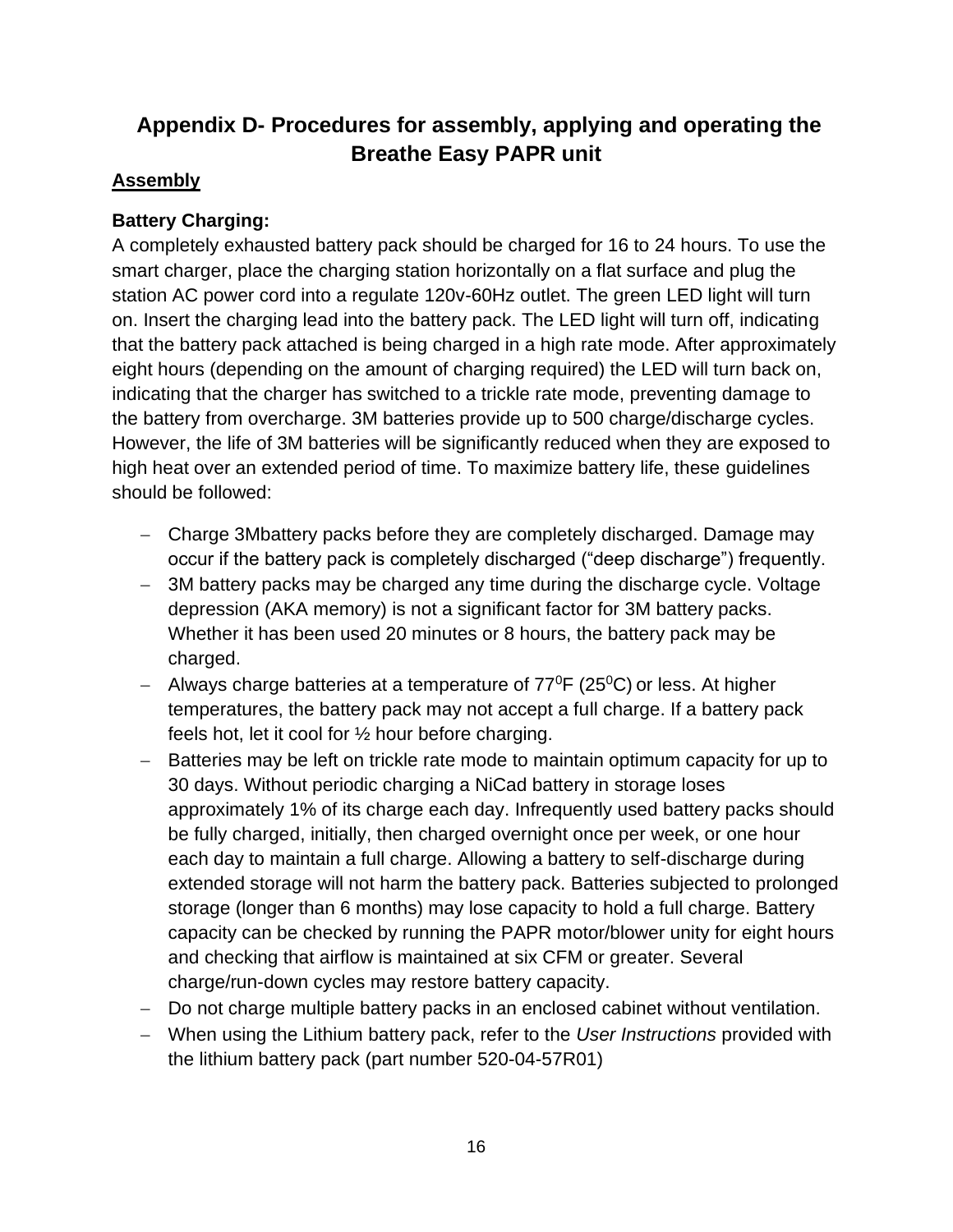#### **Attaching Filters/Cartridges/Canisters:**

Remove three filters/cartridges/canisters from their packaging and verify that they are the appropriate type for the application by examining the label attached to the filter/cartridge/canister housing. Remove screw caps from each filter/cartridge/canister and retain them for future use. Ensure that the air inlet insert is sealed inside each of the three rubber air inlets on the Turbo unit and that the threads and sealing surfaces are free of dirt and debris. Screw a filter/cartridge /canister loosely into each of the three threaded inlets. When all three filters/cartridges/canisters are in place, hand-tighten so that an airtight seal is achieved between the neck of each filter/cartridge/canister and the rubber molding inside the threaded inlet. Dispose of used filter/cartridge/canister in accordance with applicable regulations.

**WARNING:** Do not over-tighten filters/cartridges/canisters. Over-tightening may result in distortion or displacement of the seal and may allow contaminated air to enter the respirator headpiece and may result in sickness or death.

#### **Connecting the 3M Breathe Easy Turbo Powered Air/Blower Filtration Unit:**

Place the hose clamp onto the free end of the breathing tube. Slide that end of the breathing tube over the Turbo PAPR blower unit outlet, and tighten the clamp. Ensure that the breathing tube is secured to the Turbo PAPR blower unit outlet and that the end of the breathing tube is visible between the Turbo PAPR blower unit and the hose clamp.

#### **Donning the 3M Breathe Easy Turbo Powered Air Blower/Filtration Unit:**

To apply the Turbo PAPR blower unit, place the unit back cover against your lower back (along your spinal column) with the breathing tube extending upward. Fasten the belt around your waist at the front so the Turbo unit rests comfortably and securely against your lower back. Plug the Turbo PAPR blower unit into a fully charged battery pack, and attach the battery pack to the belt.

#### **Adjusting the Belt Length:**

Pull the whole belt to the right or left through the Turbo PAPR blower unit's bracket so the buckle centers at your waist (in front) and the Turbo PAPR blower unit is behind you.

#### **User Performance Check:**

After assembling the system in accordance with the Assembly Section, complete a user performance check as follows:

1. Prior to beginning each work shift, check that the system is providing adequate airflow as follows: with the breathing tube assembly disconnected from the blower unit, and the system running, insert the base of the flow meter into the outlet. Be sure that the blower unit and flow belt are resting in a vertical position.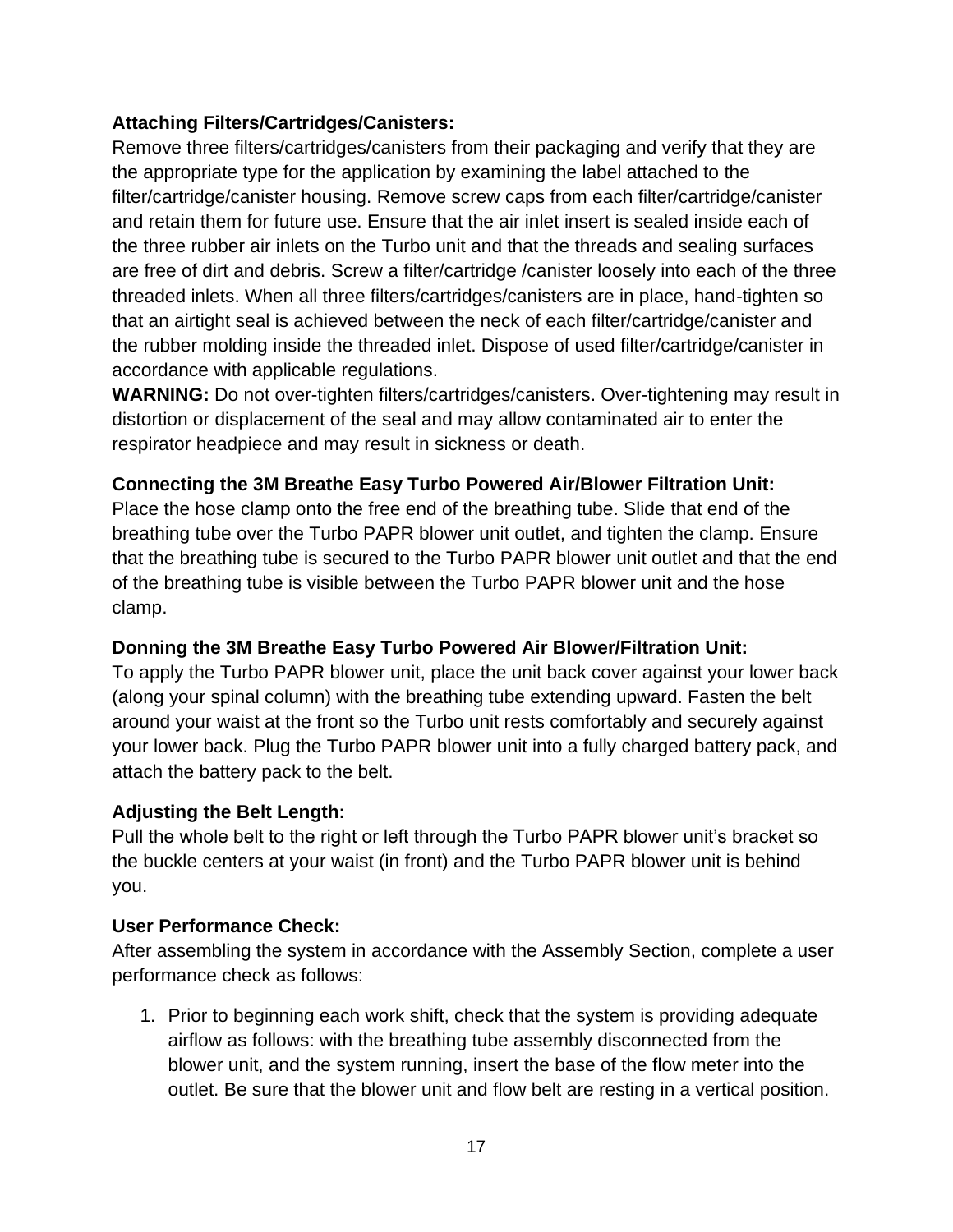The blower unit may need to be propped up so that the lower cartridge opening is not blocked. Check that the center of the float rests at or above the appropriate mark. The PAPR must maintain at least 6 cfm. If the flow rate is below 6 cfm, replace filters/cartridges/canisters and check flow again. If the flow rate is still below 6 cfm, refer to the Troubleshooting section for further instructions before using.

- 2. Verify that the respirator headpiece is connected to the blower/filtration unit and that air is flowing before donning the respirator headpiece.
- 3. With the respirator system in operation and donned according to the instructions in the Assembly Section, enter the contaminated area, breathing normally. Keep the PAPR assembly away from equipment, vehicles and other physical and chemical hazards.
- 4. Remove the respirator system in an uncontaminated area. Refer to the Cleaning and Inspection section of these User Instructions for cleaning, inspection and storage information.

Warning: Do not remove the respirator system while in a hazardous atmosphere. Doing so may result in sickness or death. Contaminants, which are dangerous to your health, include those which you may not be able to see or smell. Leave the contaminated area immediately if:

- − Any part of the system becomes damaged
- − Airflow into the respirator headpiece decreases or stops
- − Breathing becomes difficult
- − You feel dizzy or your vision is impaired
- − Your taste or smell is impaired
- − Your face, eyes, nose or mouth becomes irritated
- − You suspect that the concentration of contaminates may have reached levels at which this respiratory system may no longer provide adequate protection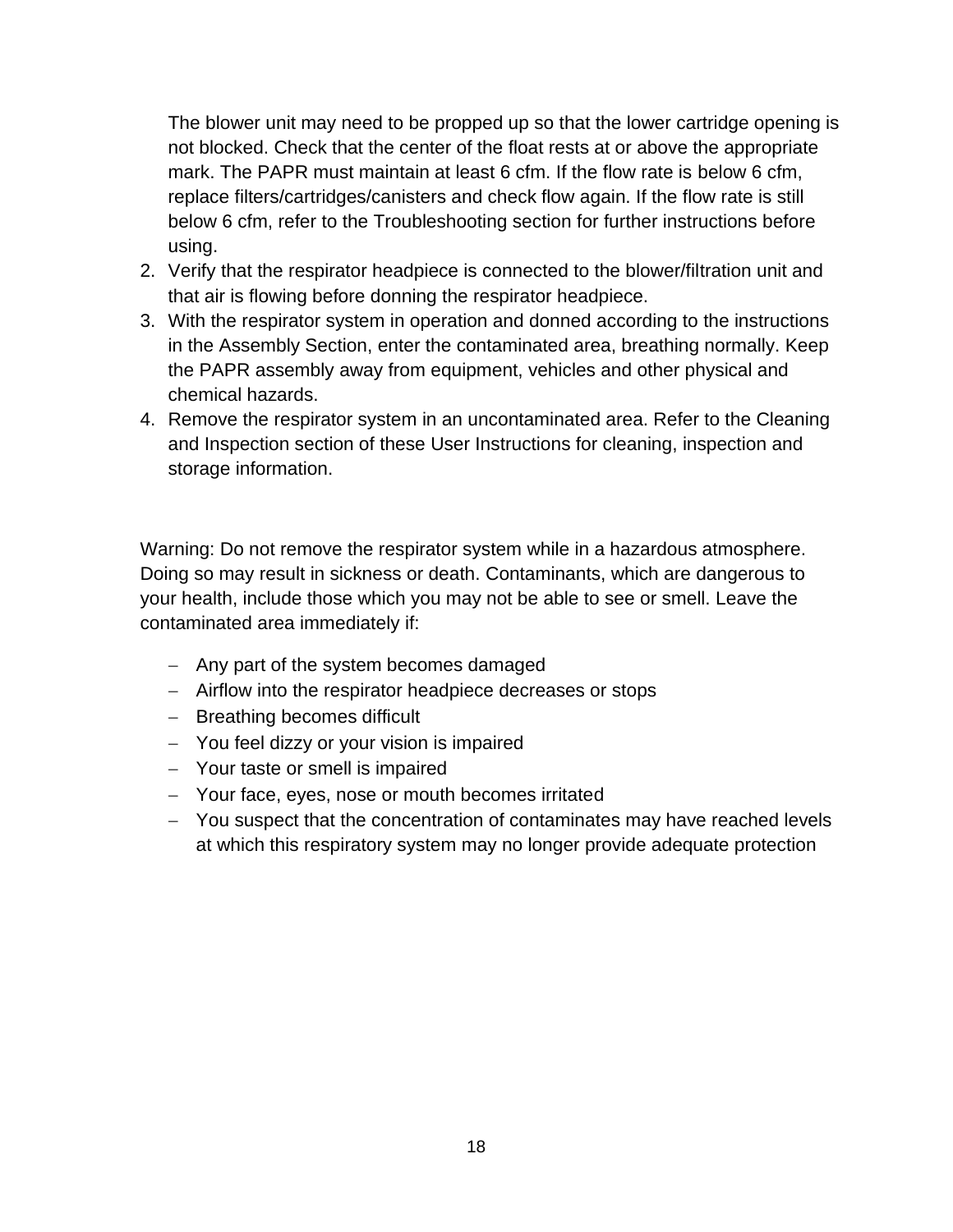#### **Appendix E- PAPR Respiratory Cleaning Procedures**

<span id="page-19-0"></span>These procedures are provided from employer use when cleaning respirators. They are general in nature, and the employer as an alternative may use the cleaning recommendations provided by the manufacturer of the respirators used by their employees, provided such procedures are as effective as those listed here in Appendix E. Equivalent effectiveness simply means that the procedures used must accomplish the objectives set forth in Appendix E, i.e., must ensure that the respirator is properly cleaned and disinfected in a manner that prevents damage to the respirator and does not cause harm to the user.

#### **I. Procedures for Cleaning PAPRs**

- A. Remove filters, cartridges, or canisters. Disassemble face-pieces by removing speaking diaphragms, demand and pressure- demand valve assemblies, hoses, or any components recommended by the manufacturer. Discard or repair any defective parts.
- B. Wash components in warm (43 deg. C [110 deg. F] maximum) water with a mild detergent or with a cleaner recommended by the manufacturer. A stiff bristle (not wire) brush may be used to facilitate the removal of dirt.
- C. Rinse components thoroughly in clean, warm (43 deg. C [110 deg. F] maximum), preferably running water. Drain.
- D. When the cleaner used does not contain a disinfecting agent, respirator components should be immersed for two minutes in one of the following:

1.Hypochlorite solution (50 ppm of chlorine) made by adding approximately one milliliter of laundry bleach to one liter of water at 43 deg. C (110 deg. F); or,

2. Aqueous solution of iodine (50 ppm iodine) made by adding approximately 0.8 milliliters of tincture of iodine (6-8 grams ammonium and/or potassium iodide/100 cc of 45% alcohol) to one liter of water at 43 deg. C (110 deg. F); or,

3. Other commercially available cleansers of equivalent disinfectant quality when used as directed, if their use is recommended or approved by the respirator manufacturer.

E. Rinse components thoroughly in clean, warm (43 deg. C [110 deg. F] maximum), preferably running water. Drain. The importance of thorough rinsing cannot be overemphasized. Detergents or disinfectants that dry on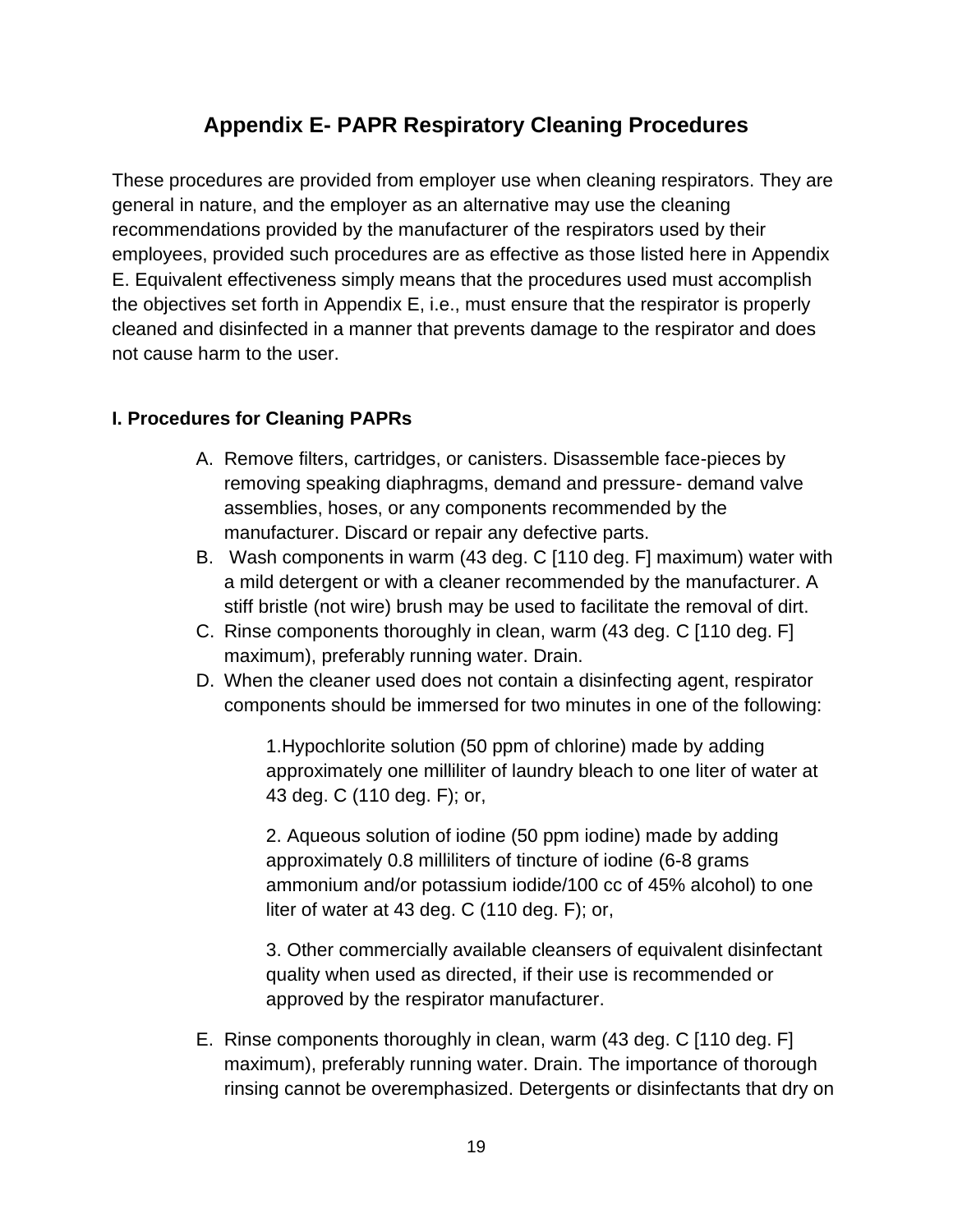Face-pieces may result in dermatitis. In addition, some disinfectants may cause deterioration of rubber or corrosion of metal parts if not completely removed.

- F. Components should be hand-dried with a clean lint-free cloth or air-dried.
- G. Reassemble face-piece, replacing filters, cartridges, and canisters where necessary.
- H. Test the respirator to ensure that all components work properly.